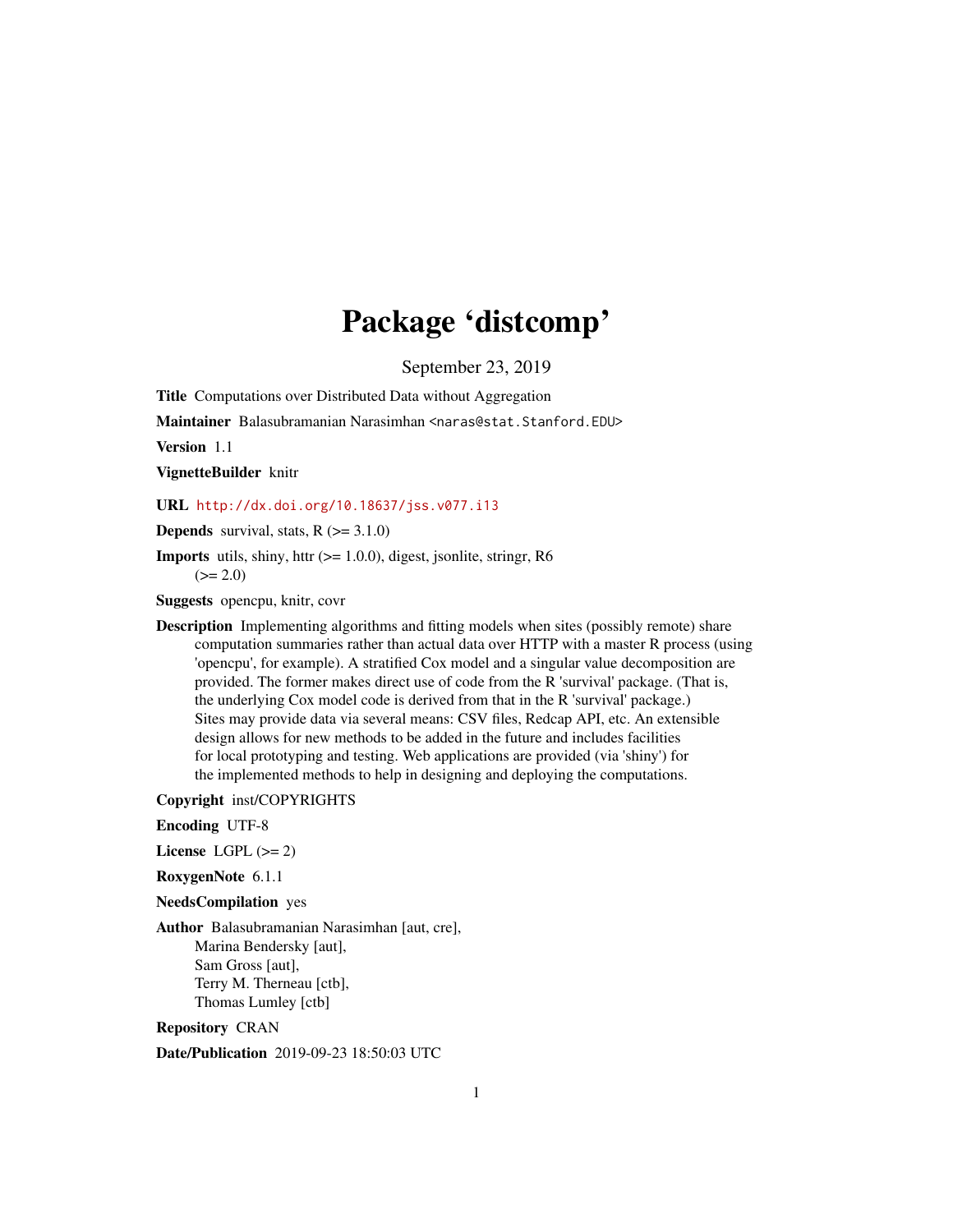## <span id="page-1-0"></span>R topics documented:

| Index |                                                                                                             | 21             |
|-------|-------------------------------------------------------------------------------------------------------------|----------------|
|       |                                                                                                             |                |
|       |                                                                                                             |                |
|       |                                                                                                             | $-18$          |
|       |                                                                                                             |                |
|       |                                                                                                             |                |
|       |                                                                                                             |                |
|       |                                                                                                             |                |
|       |                                                                                                             |                |
|       |                                                                                                             |                |
|       |                                                                                                             |                |
|       |                                                                                                             |                |
|       |                                                                                                             |                |
|       |                                                                                                             |                |
|       |                                                                                                             |                |
|       | $getComputationInfo \ldots \ldots \ldots \ldots \ldots \ldots \ldots \ldots \ldots \ldots \ldots \ldots 11$ |                |
|       |                                                                                                             |                |
|       |                                                                                                             | - 9            |
|       |                                                                                                             | 8              |
|       |                                                                                                             | $\overline{7}$ |
|       | $destroyInstanceObject \ldots \ldots \ldots \ldots \ldots \ldots \ldots \ldots \ldots \ldots \ldots$        | $\overline{7}$ |
|       |                                                                                                             | 6              |
|       |                                                                                                             | 5              |
|       |                                                                                                             | 5              |
|       |                                                                                                             | $\overline{4}$ |
|       |                                                                                                             | 3              |
|       |                                                                                                             | $\overline{2}$ |

<span id="page-1-1"></span>availableComputations *Return the currently available (implemented) computations*

### Description

The function availableComputations returns a list of available computations with various components. The names of this list (with no spaces) are unique canonical tags that are used throughout the package to unambiguously refer to the type of computation; web applications particularly rely on this list to instantiate objects. As more computations are implemented, this list is augmented.

### Usage

```
availableComputations()
```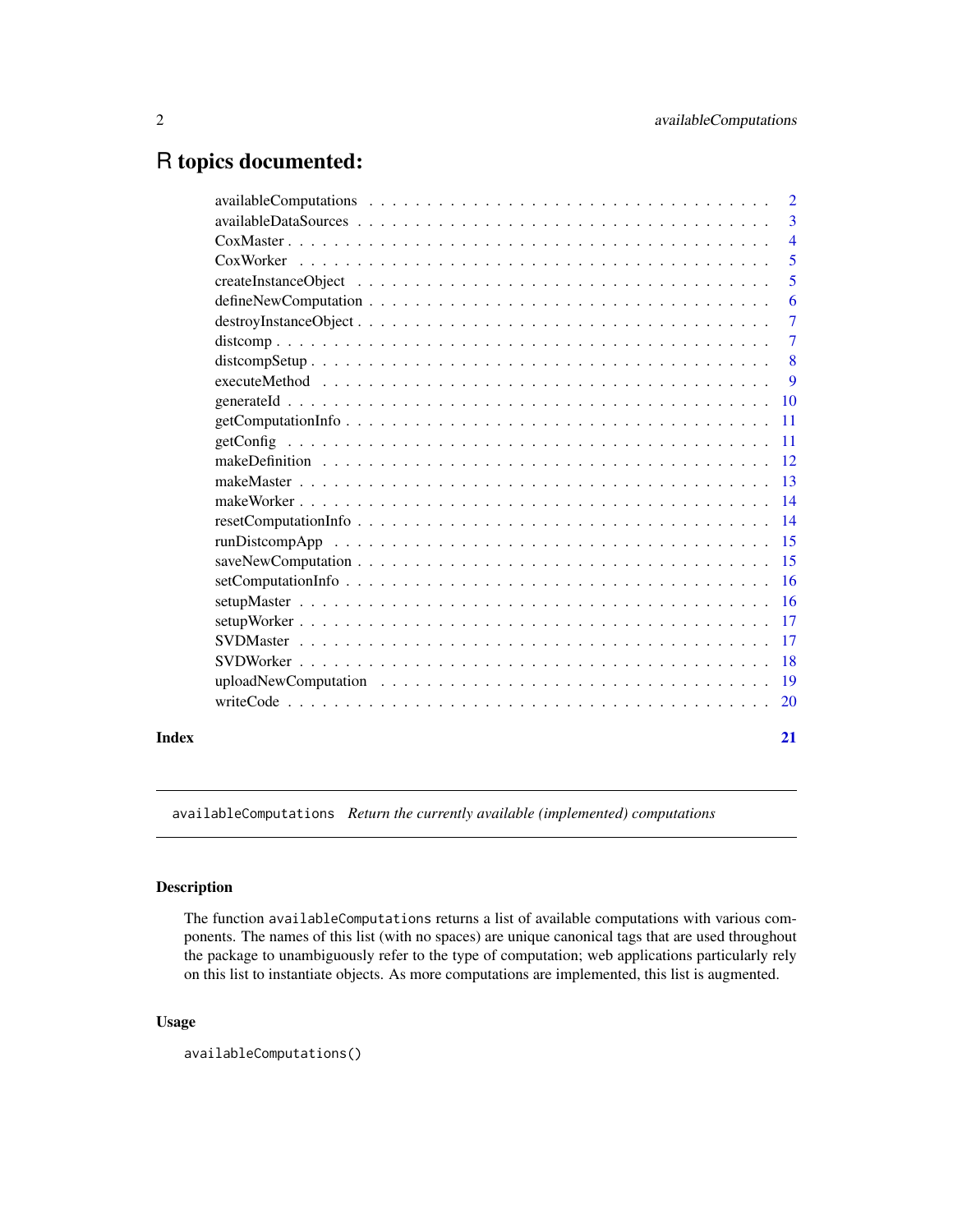### <span id="page-2-0"></span>Value

a list with the components corresponding to a computation

| desc          | a textual description (25 chars at most)                                                                                                                                                                                                                                                                                                                                                                                                                                                                                                                            |
|---------------|---------------------------------------------------------------------------------------------------------------------------------------------------------------------------------------------------------------------------------------------------------------------------------------------------------------------------------------------------------------------------------------------------------------------------------------------------------------------------------------------------------------------------------------------------------------------|
| definitionApp | the name of a function that will fire up a shiny webapp for defining the particular<br>computation                                                                                                                                                                                                                                                                                                                                                                                                                                                                  |
| workerApp     | the name of a function that will fire up a shiny webapp for setting up a worker<br>site for the particular computation                                                                                                                                                                                                                                                                                                                                                                                                                                              |
| masterApp     | the name of a function that will fire up a shiny webapp for setting up a master<br>for the particular computation                                                                                                                                                                                                                                                                                                                                                                                                                                                   |
|               | makeDefinition the name of a function that will return a data frame with appropriate fields<br>needed to define the particular computation assuming that they are populated<br>in a global variable. This function is used by web applications to construct<br>a definition object based on inputs specified by the users. Since the full in-<br>formation is often gathered incrementally by several web applications, the in-<br>puts are set in a global variable and therefore retrieved here using the function<br>getComputationInfo designed for the purpose |
| makeMaster    | a function that will construct a master object for the computation given the defi-<br>nition and a logical flag indicating if debugging is desired                                                                                                                                                                                                                                                                                                                                                                                                                  |
| makeWorker    | a function that will construct a worker object for that computation given the<br>definition and data                                                                                                                                                                                                                                                                                                                                                                                                                                                                |

#### See Also

[getComputationInfo](#page-10-1)

### Examples

availableComputations()

availableDataSources *Return currently implemented data sources*

### Description

The function availableDataSources returns the currently implemented data sources such as CSV files, Redcap etc.

### Usage

```
availableDataSources()
```
#### Value

a list of named arguments, each of which is another list, with required fields named desc, a textual description and requiredPackages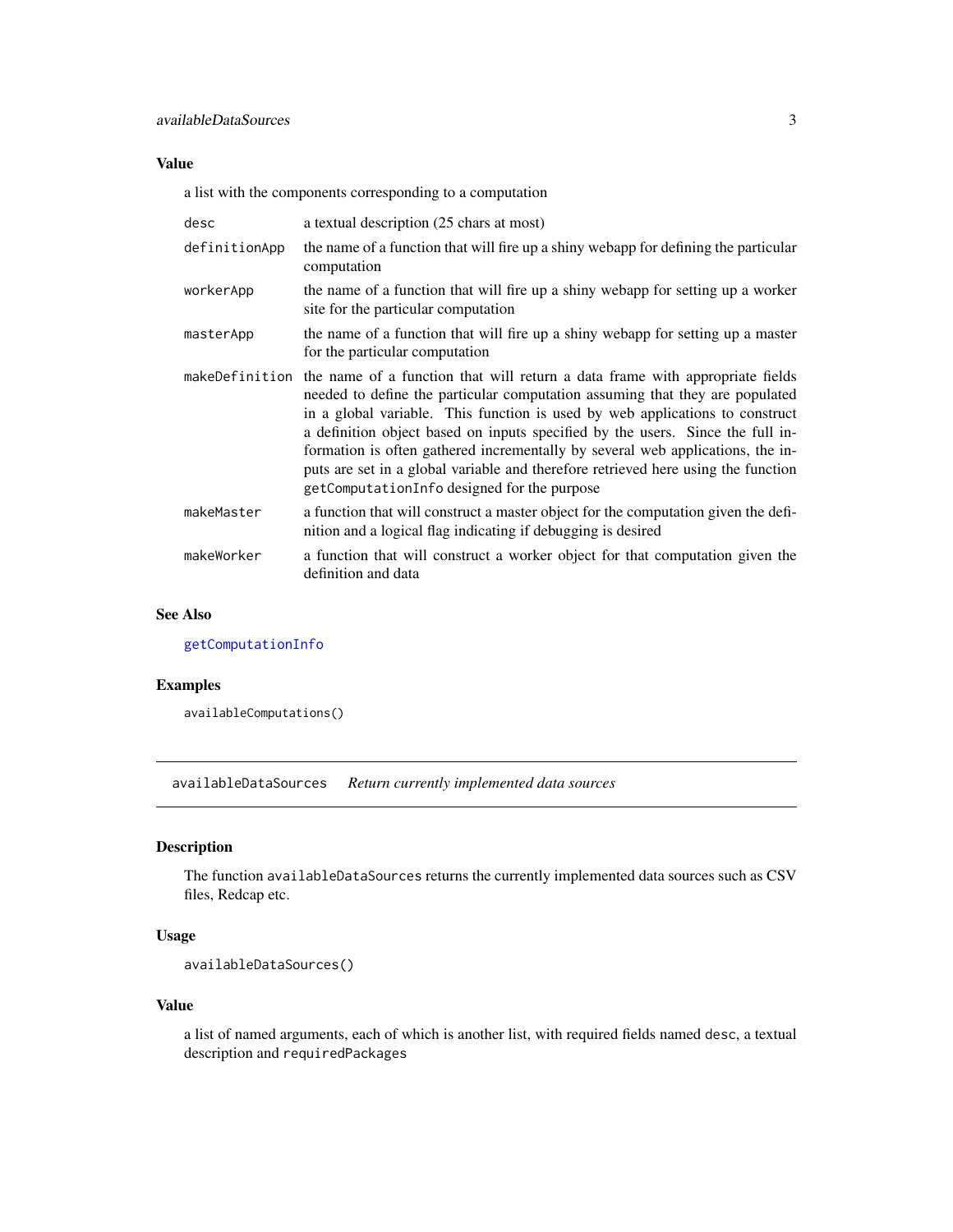#### Examples

availableDataSources()

<span id="page-3-1"></span>

| CoxMaster | Create a master object to control worker objects generated by |  |  |  |
|-----------|---------------------------------------------------------------|--|--|--|
|           | CoxWorker                                                     |  |  |  |

#### Description

CoxMaster objects instantiate and run a distributed Cox model computation fit

#### Usage

CoxMaster

#### Format

An [R6Class](#page-0-0) generator object

#### Methods

- CoxMaster\$new(defn, data, debug=FALSE) Create a new CoxMaster object using the defn and data. The debug flag is useful for debugging
- logLik(beta, ...) Compute the partial log likelihood for all the data by aggregating the values at each site. The return value is numeric scalar with two attributes: gradient contains the score vector, and hessian contains the estimated hessian matrix
- addSite(name, url = NULL, worker = NULL) Add a worker site for participating in the distributed computation. Exactly one of url or worker should be specified
- var(beta, ...) Compute the variance of the parameter vector beta
- kosher() Check if inputs and state of object are sane. For future use
- getP() Returns the dimension of the parameter vector
- run(control) Run the fitting iterations and save the result using control object
- summary() Return a summary data frame columns for coef,  $exp(coeff)$ , standard error, z-score, and p-value for each parameter in the model following the same format as the survival package

#### See Also

CoxWorker which generates objects matched to such a master object

<span id="page-3-0"></span>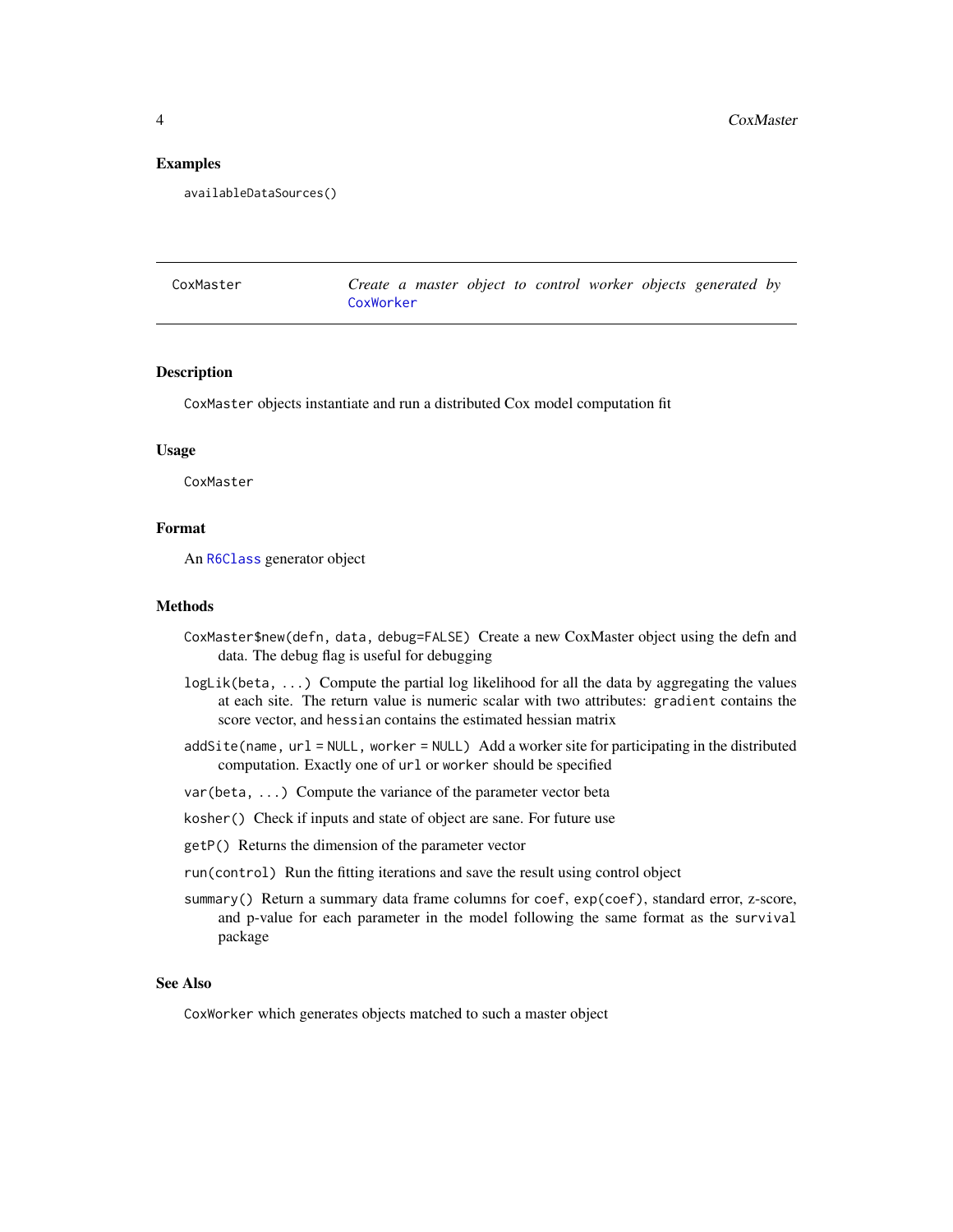<span id="page-4-1"></span><span id="page-4-0"></span>CoxWorker *Create a worker object for use as a worker with master objects generated by* [CoxMaster](#page-3-1)

#### Description

CoxWorker objects are worker objects at each site of a distributed Cox model computation

#### Usage

CoxWorker

#### Format

An [R6Class](#page-0-0) generator object

#### Methods

- CoxWorker\$new(defn, data, stateful=TRUE) Create a new CoxWorker instance object using formuala and data. The stateful flag indicates whether the object state is to be saved between iterations
- logLik(beta, ...) Compute the partial log likelihood for the local data for the input parameter vector beta. The return value is a named list with three components: value contains the value of the log likelihood, gradient contains the score vector, and hessian contains the estimated hessian matrix
- var(beta, ...) Compute the variance of the parameter vector beta

kosher() Check if inputs and state of object are sane. For future use

getP() Returns the dimension of the parameter vector

getStateful() Returns TRUE if object is stateful, else FALSE

#### See Also

CoxMaster which goes hand-in-hand with this object

<span id="page-4-2"></span>createInstanceObject *Given the definition identifier of an object, instantiate and store object in workspace*

#### Description

The function createInstanceObject uses a definition identified by defnId to create the appropriate object instance. The instantiated object is assigned the instanceId and saved under the dataFile-Name if the latter is specified. This instantiated object may change state between iterations when a computation executes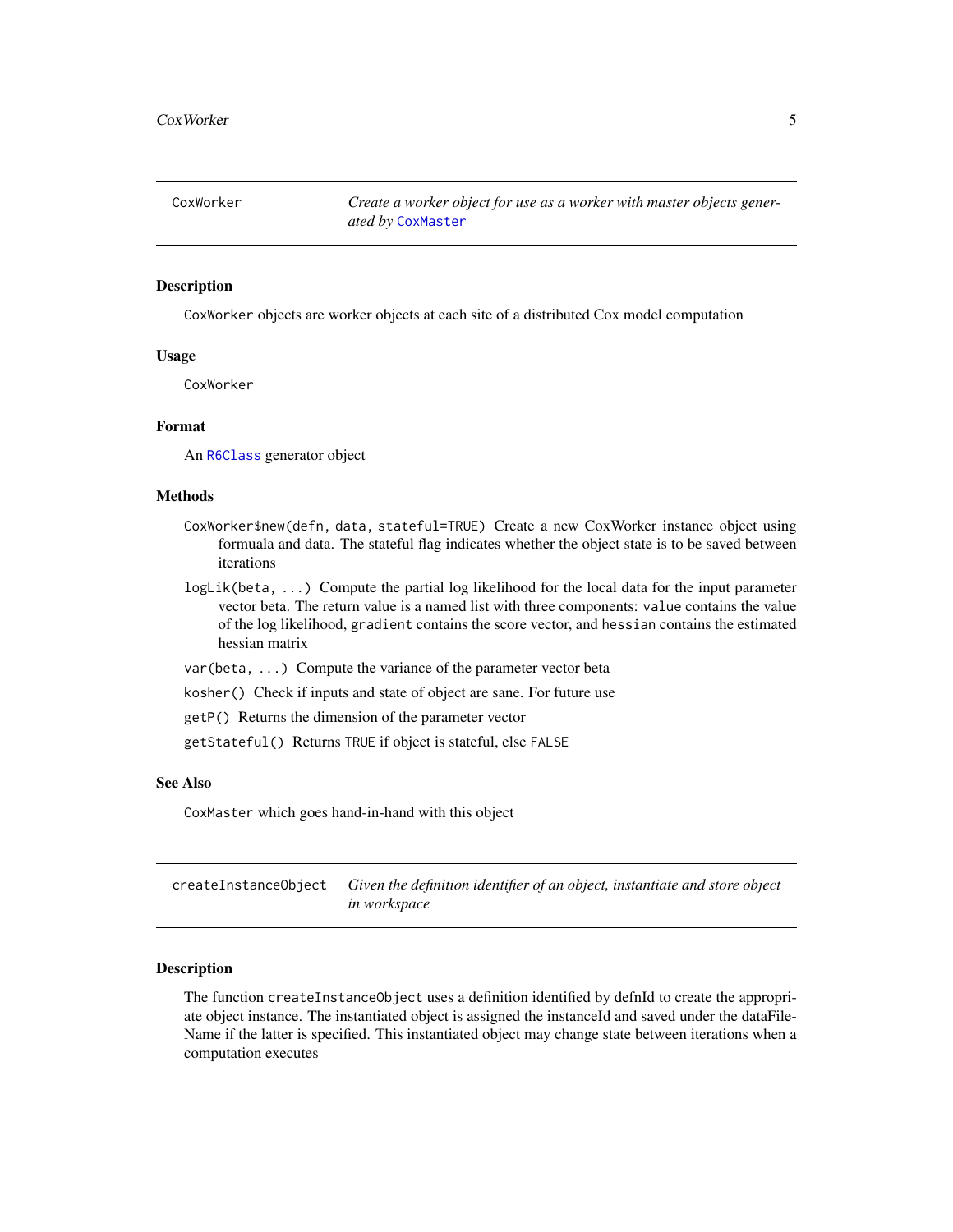### <span id="page-5-0"></span>Usage

```
createInstanceObject(defnId, instanceId, dataFileName = NULL)
```
### Arguments

| defnId       | the identifier of an already defined computation                                                                                                                                                                                                                                                                               |
|--------------|--------------------------------------------------------------------------------------------------------------------------------------------------------------------------------------------------------------------------------------------------------------------------------------------------------------------------------|
| instanceId   | an indentifier to use for the created instance                                                                                                                                                                                                                                                                                 |
| dataFileName | a file name to use for saving the data. Typically NULL, this is only needed when<br>one is using a single opencpu server to behave like multiple sites in which case<br>the data file name serves to distinguish the site-specific data files. When it is<br>NULL, the data file name is taken from the configuration settings |

### Value

TRUE if everything goes well

### See Also

[availableComputations](#page-1-1)

<span id="page-5-1"></span>defineNewComputation *Define a new computation*

### Description

This function just calls [runDistcompApp](#page-14-1) with the parameter "definition"

### Usage

```
defineNewComputation()
```
### Value

the results of running the web application

### See Also

[runDistcompApp](#page-14-1)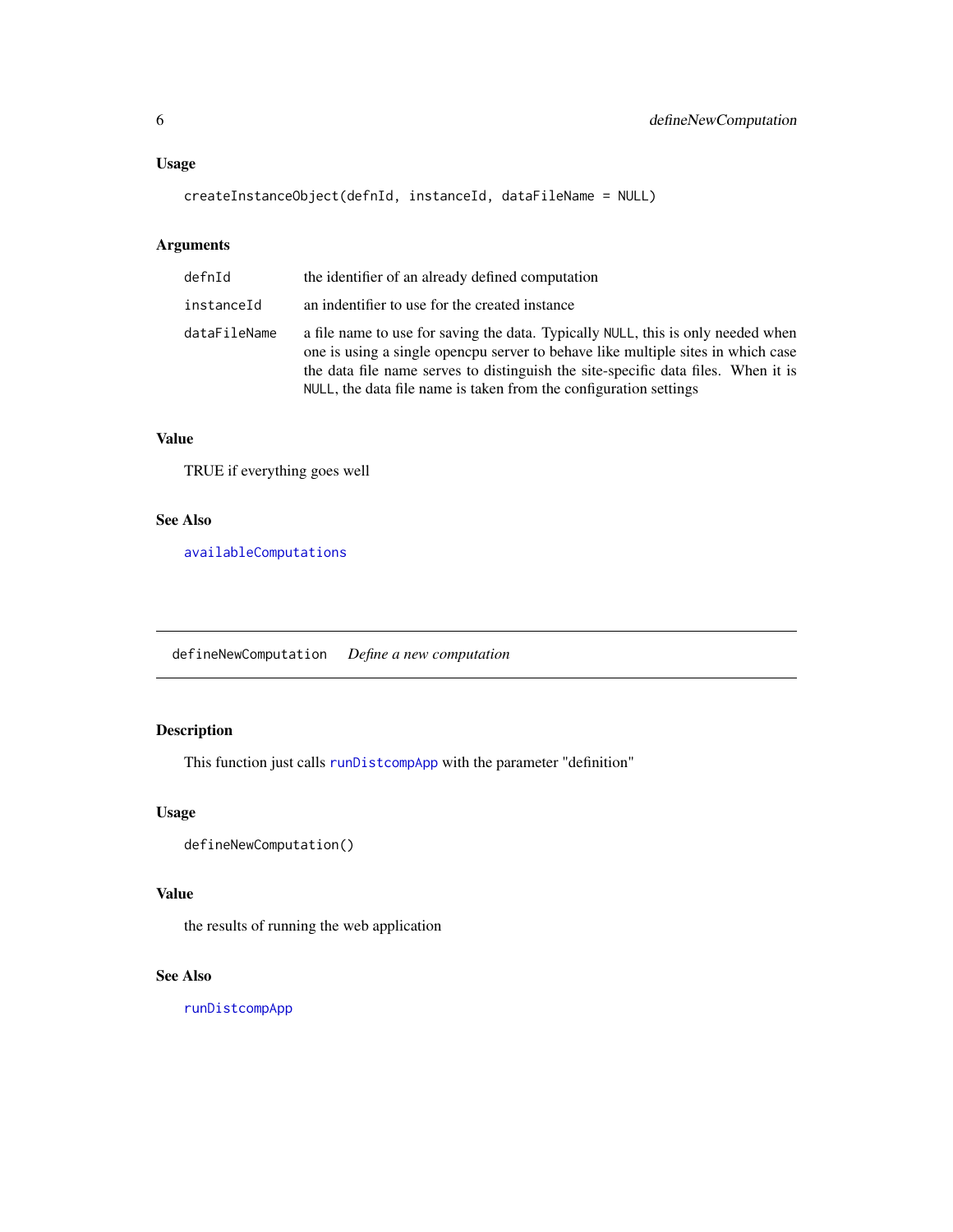<span id="page-6-0"></span>destroyInstanceObject *Destroy an instance object given its identifier*

#### Description

The function destroyInstanceObject deletes an object associated with the instanceId. This is typically done after a computation completes and results have been obtained.

#### Usage

destroyInstanceObject(instanceId)

#### Arguments

instanceId the id of the object to destroy

#### Value

TRUE if everything goes well

#### See Also

[createInstanceObject](#page-4-2)

distcomp *Distributed Computing with R*

#### Description

distcomp is a collection of methods to fit models to data that may be distributed at various sites. The package arose as a way of addressing the issues regarding data aggregation; by allowing sites to have control over local data and transmitting only summaries, some privacy controls can be maintained. Even when participants have no objections in principle to data aggregation, it may still be useful to keep data local and expose just the computations. For further details, please see the reference cited below.

#### Details

The initial implementation consists of a stratified Cox model fit with distributed survival data and a Singular Value Decomposition of a distributed matrix. General Linear Models will soon be added. Although some sanity checks and balances are present, many more are needed to make this truly robust. We also hope that other methods will be added by users.

We make the following assumptions in the implementation: (a) the aggregate data is logically a stacking of data at each site, i.e., the full data is row-partitioned into sites where the rows are observations; (b) Each site has the package distcomp installed and a workspace setup for (writeable)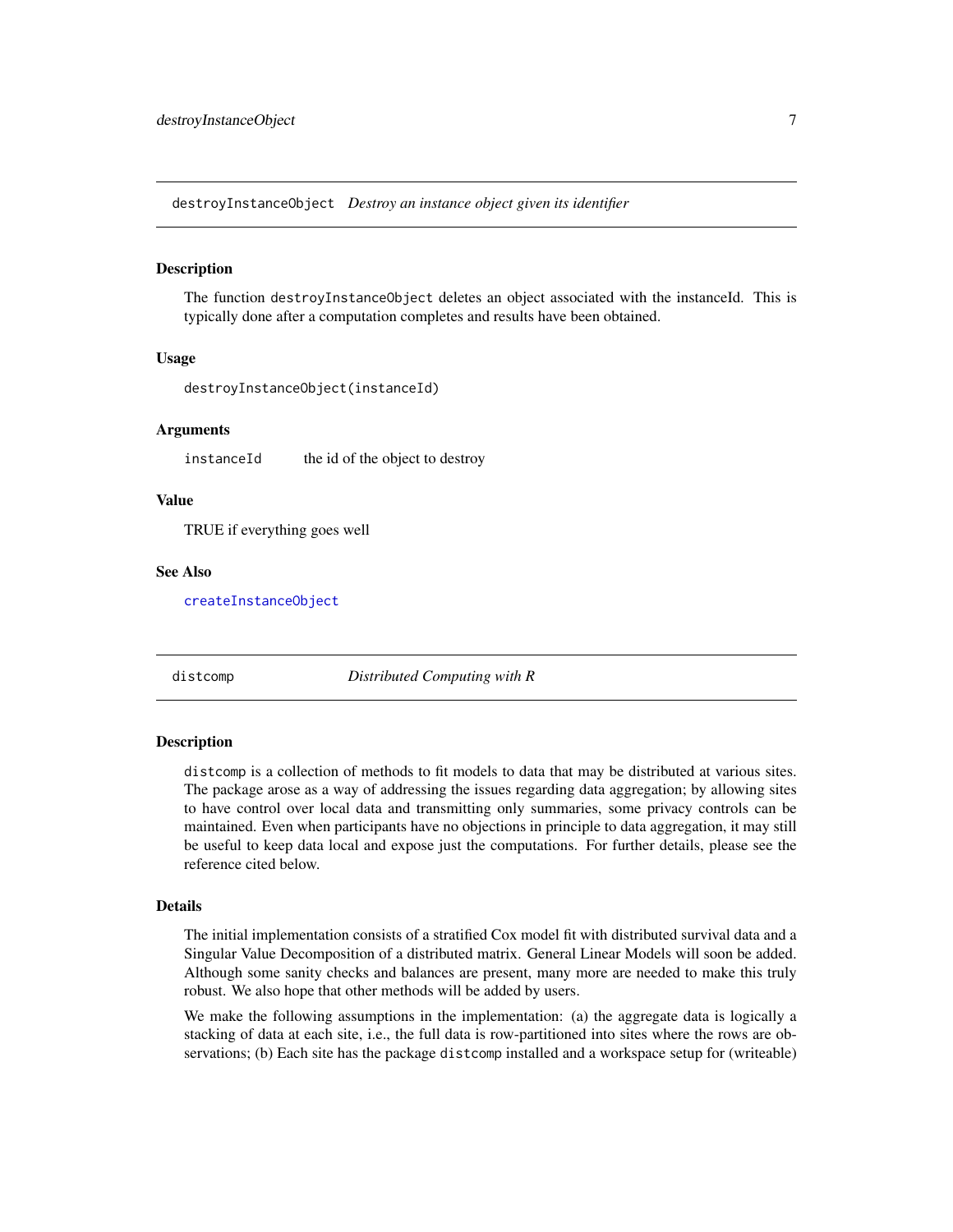use by the opencpu server (see [distcompSetup](#page-7-1)); and (c) each site is exposing distcomp via an opencpu server.

The main computation happens via a master process, a script of R code, that makes calls to distcomp functions at worker sites via opencpu. The use of opencpu allows developers to prototype their distributed implementations on a local machine using the opencpu package that runs such a server locally using localhost ports.

Note that distcomp computations are not intended for speed/efficiency; indeed, they are orders of magnitude slower. However, the models that are fit are not meant to be recomputed often. These and other details are discussed in the paper mentioned above.

The current implementation, particularly the Stratified Cox Model, makes direct use of code from [coxph](#page-0-0). That is, the underlying Cox model code is derived from that in the R survival survival package.

For an understanding of how this package is meant to be used, please see the documented examples and the reference.

### References

Software for Distributed Computation on Medical Databases: A Demonstration Project. Journal of Statistical Software, 77(13), 1-22. doi:10.18637/jss.v077.i13

Appendix E of Modeling Survival Data: Extending the Cox Model by Terry M. Therneau and Patricia Grambsch. Springer Verlag, 2000.

#### See Also

The examples in system.file("doc","examples.html",package="distcomp")

The source for the examples: system.file("doc\_src","examples.Rmd",package="distcomp").

<span id="page-7-1"></span>distcompSetup *Setup a workspace and configuration for a distributed computation*

#### Description

The function discompsetup sets up a distributed computation and configures some global parameters such as definition file names, data file names, instance object file names, and ssl configuration parameters. The function creates some of necessary subdirectories if not already present and throws an error if the workspace areas are not writeable

#### Usage

```
distcompSetup(workspacePath = "", defnPath = paste(workspacePath,
  "defn", sep = .Platform$file.sep), instancePath = paste(workspacePath,
  "instances", sep = .Platform$file.sep), defnFileName = "defn.rds",
  dataFileName = "data.rds", instanceFileName = "instance.rds",
  ssl_verifyhost = 1L, ssl_verifypeer = 1L)
```
<span id="page-7-0"></span>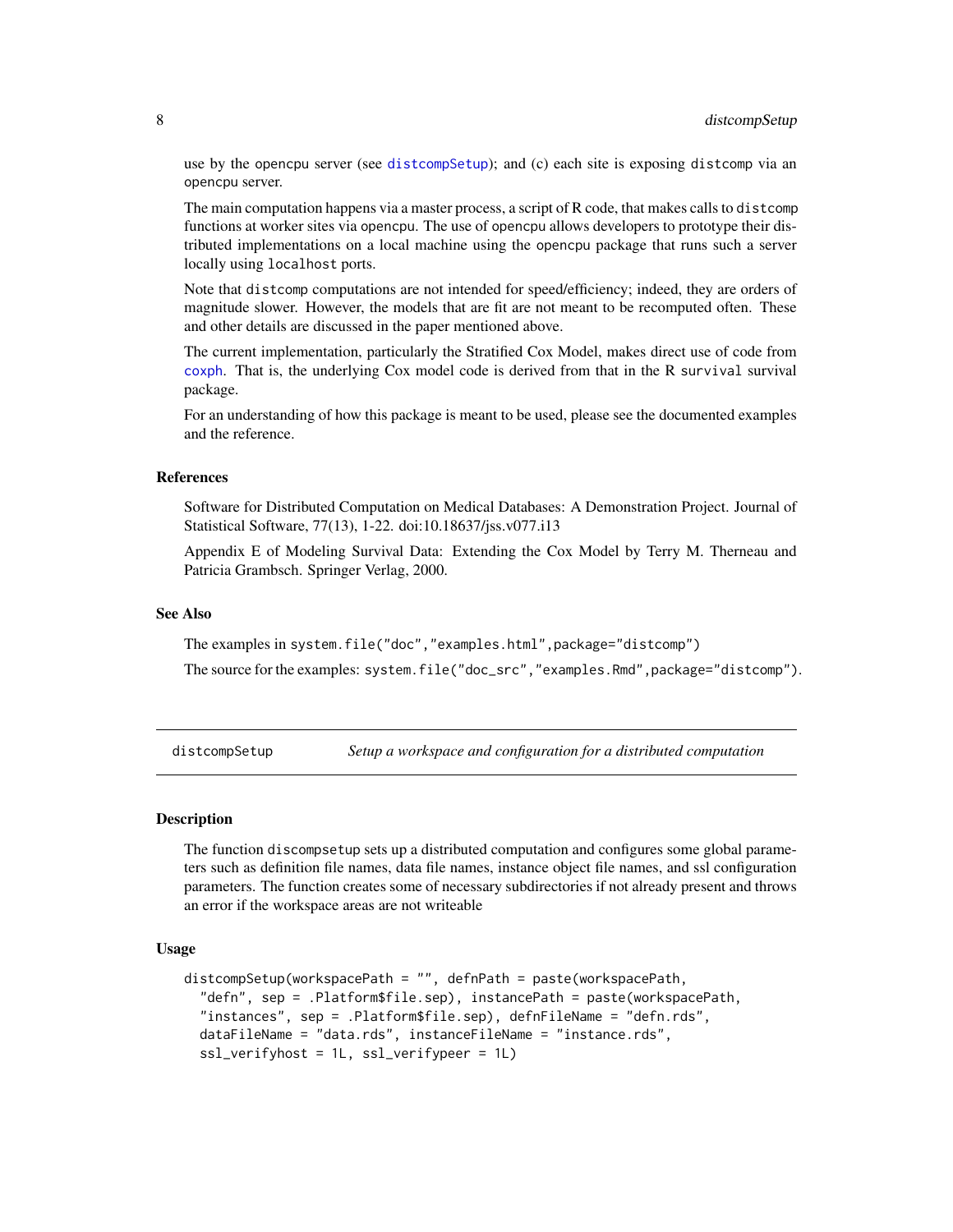#### <span id="page-8-0"></span>executeMethod 9

### Arguments

| a folder specifying the workspace path. This has to be writable by the opencpu<br>process. On a cloud opencpu server on Ubuntu, for example, this requires a<br>one-time modification of apparmor profiles to enable write permissions to this<br>path |
|--------------------------------------------------------------------------------------------------------------------------------------------------------------------------------------------------------------------------------------------------------|
| the path where definition files will reside, organized by computation identifiers                                                                                                                                                                      |
| the path where instance objects will reside                                                                                                                                                                                                            |
| the name for the compdef definition files                                                                                                                                                                                                              |
| the name for the data files<br>instanceFileName                                                                                                                                                                                                        |
| the name for the instance files                                                                                                                                                                                                                        |
| ss1_verifyhost integer value, usually 1L, but for testing with snake-oil certs, one might set this<br>to 0L                                                                                                                                            |
| ss1_verifypeer integer value, usually 1L, but for testing with snake-oil certs, one might set this<br>to 0L                                                                                                                                            |
|                                                                                                                                                                                                                                                        |

### Value

TRUE if all is well

### See Also

getConfig

### Examples

```
## Not run:
distcompSetup(workspacePath="./workspace")
```
## End(Not run)

```
executeMethod Given the id of a serialized object, invoke a method on the object with
                        arguments
```
### Description

The function executeMethod is really the heart of distcomp. It executes an arbitrary method on an object that has been serialized to the distcomp workspace with any specified arguments. The result, which is dependent on the computation that is executed, is returned. If the object needs to save state between iterations on it, it is automatically serialized back for the ensuing iterations

### Usage

```
executeMethod(objectId, method, ...)
```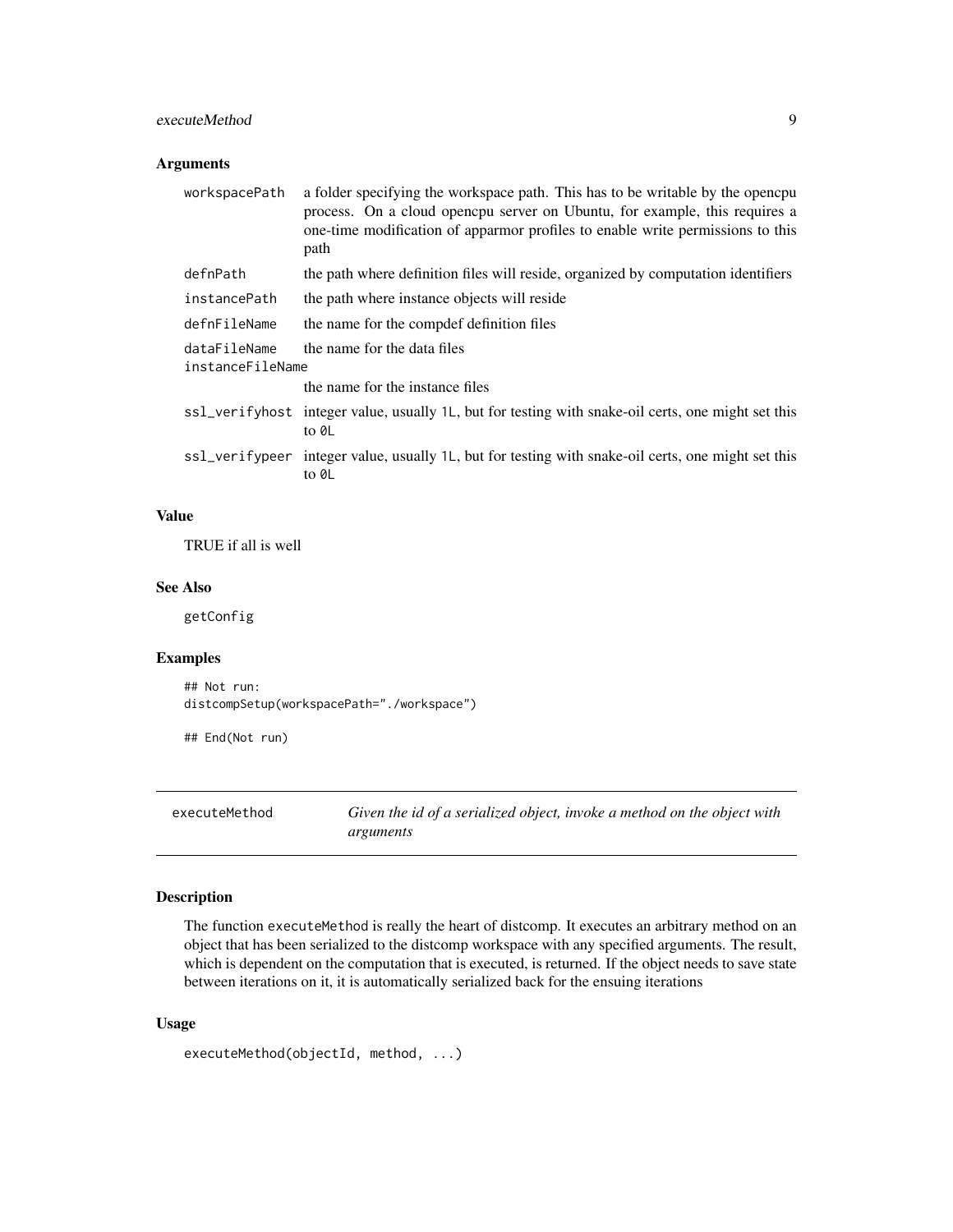### <span id="page-9-0"></span>Arguments

| objectId                | the (instance) identifier of the object on which to invoke a method |
|-------------------------|---------------------------------------------------------------------|
| method                  | the name of the method to invoke                                    |
| $\cdot$ $\cdot$ $\cdot$ | further arguments as appropriate for the method                     |

### Value

a result that depends on the computation being executed

generateId *Generate an identifier for an object*

### Description

A hash is generated based on the contents of the object

### Usage

generateId(object, algo = "xxhash64")

### Arguments

| object | the object for which a hash is desired                  |
|--------|---------------------------------------------------------|
| algo   | the algorithm to use, default is "xxhash64" from digest |

### Value

the hash as a string

### See Also

[digest](#page-0-0)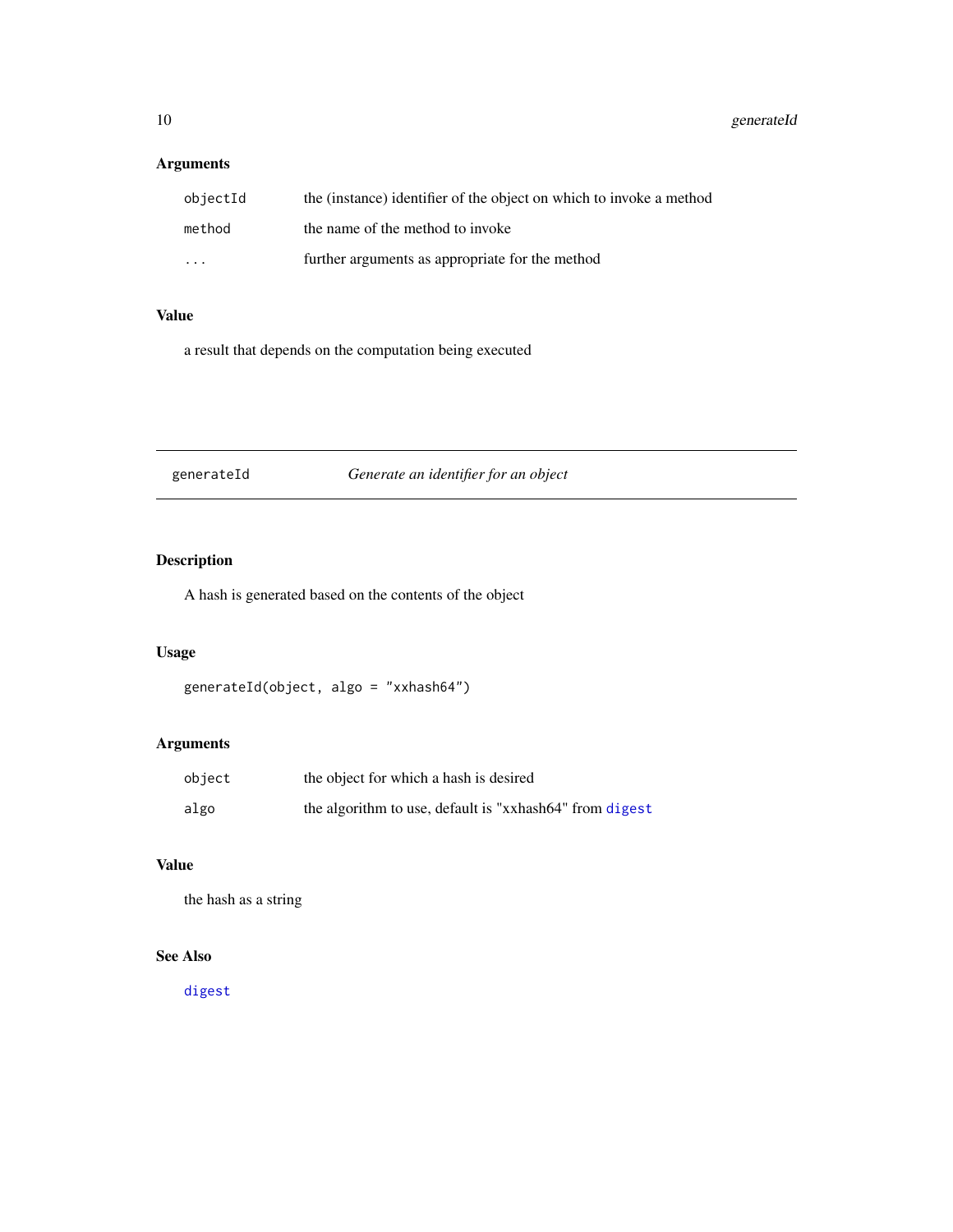<span id="page-10-1"></span><span id="page-10-0"></span>getComputationInfo *Get the value of a variable from the global store*

### Description

In distcomp, several web applications need to communicate between themselves. Since only one application is expected to be active at any time, they do so via a global store, essentially a hash table. This function retrieves the value of a name

### Usage

getComputationInfo(name)

#### Arguments

name the name for the object

#### Value

the value for the variable, NULL if not set

#### See Also

[setComputationInfo](#page-15-1)

getConfig *Return the workspace and configuration setup values*

### Description

The function getConfig returns the values of the configuration parameters set up by distcompSetup

#### Usage

```
getConfig(...)
```
#### Arguments

... any further arguments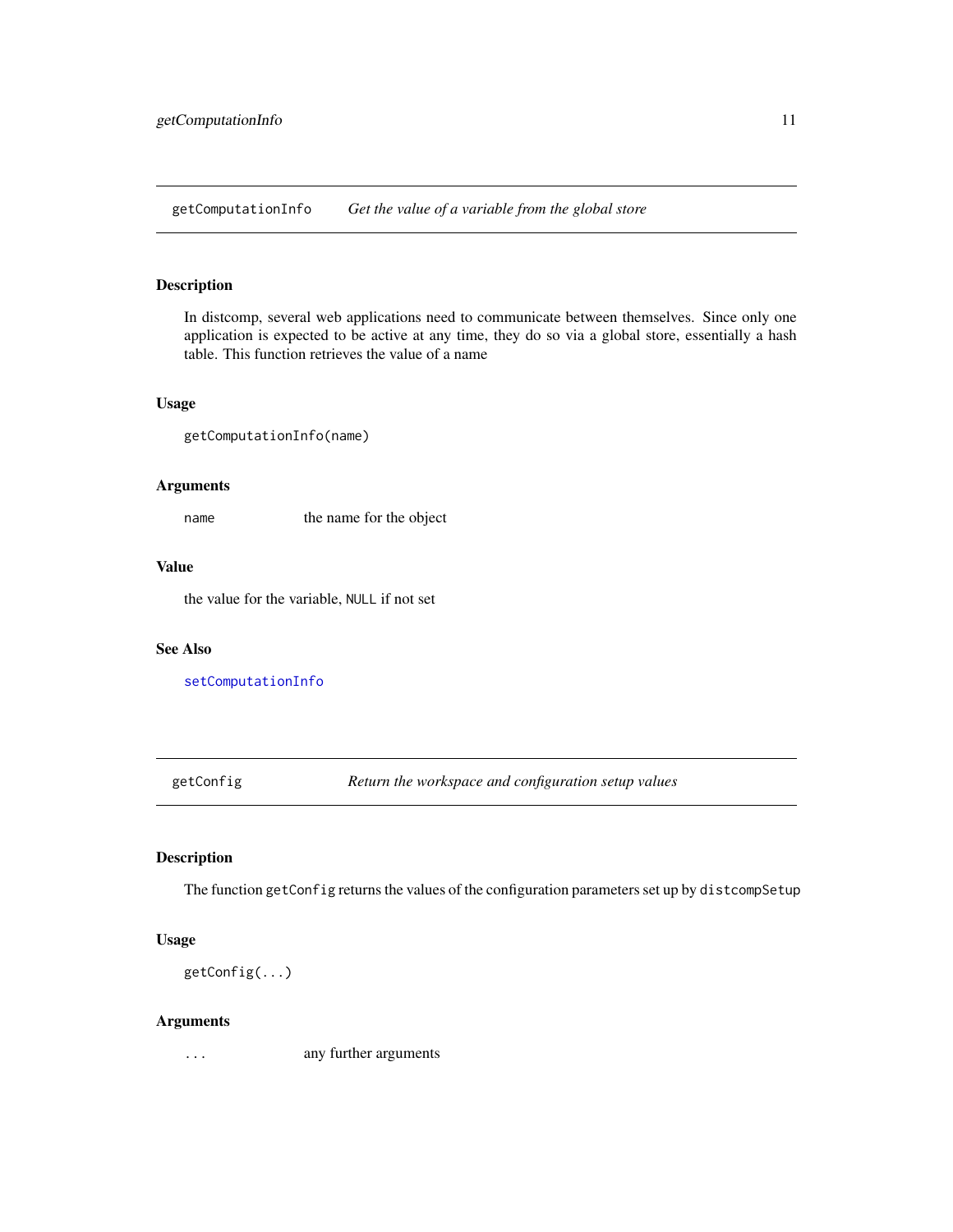### <span id="page-11-0"></span>Value

a list consisting of

| workspacePath                    | a folder specifying the workspace path. This has to be writable by the opencpu<br>process. On a cloud opencpu server on Ubuntu, for example, this requires a<br>one-time modification of apparmor profiles to enable write permissions to this<br>path |
|----------------------------------|--------------------------------------------------------------------------------------------------------------------------------------------------------------------------------------------------------------------------------------------------------|
| defnPath                         | the path where definition files will reside, organized by computation identifiers                                                                                                                                                                      |
| instancePath                     | the path where instance objects will reside                                                                                                                                                                                                            |
| defnFileName                     | the name for the compdef definition files                                                                                                                                                                                                              |
| dataFileName<br>instanceFileName | the name for the data files                                                                                                                                                                                                                            |
|                                  | the name for the instance files                                                                                                                                                                                                                        |
|                                  | ss1_verifyhost integer value, usually 1L, but for testing with snake-oil certs, one might set this<br>to 0L                                                                                                                                            |
|                                  | ss1_verifypeer integer value, usually 1L, but for testing with snake-oil certs, one might set this<br>to 0L                                                                                                                                            |

### See Also

distcompSetup

### Examples

## Not run: getConfig()

## End(Not run)

makeDefinition *Make a computation definition given the computation type*

### Description

The function makeDefinition returns a computational definition based on current inputs (from the global store) given a canonical computation type tag. This is a utility function for web applications to use as input is being gathered

### Usage

```
makeDefinition(compType)
```
### Arguments

compType the canonical computation type tag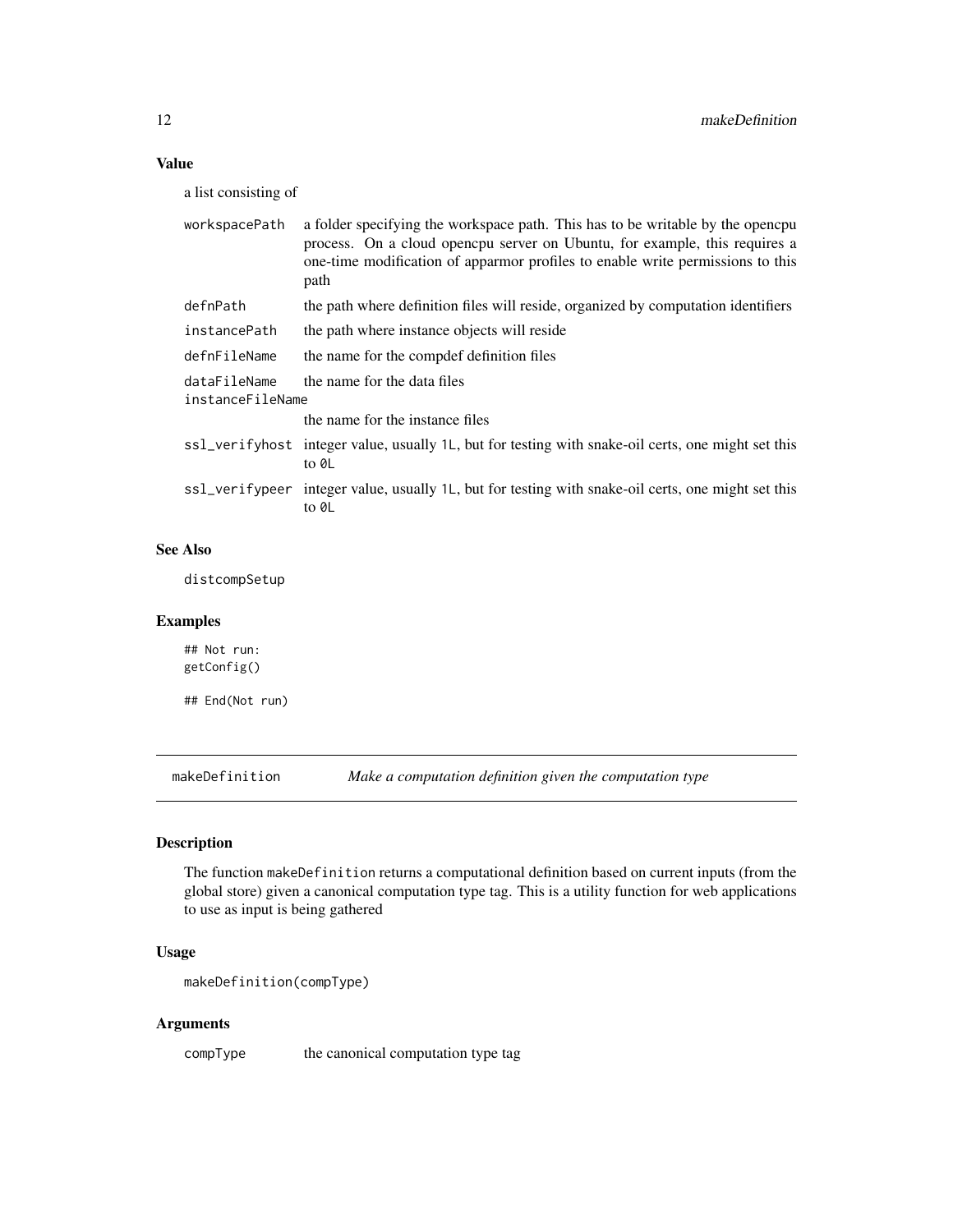#### <span id="page-12-0"></span>makeMaster 13

### Value

a data frame corresponding to the computation type

### See Also

[availableComputations](#page-1-1)

### Examples

## Not run: makeDefinition(names(availableComputations())[1])

## End(Not run)

makeMaster *Make a master object given a definition*

### Description

The function makeMaster returns a master object corresponding to the definition. The types of master objects that can be created depend upon the available computations

### Usage

makeMaster(defn)

### Arguments

defn the computation definition

### Value

a master object of the appropriate class based on the definition

### See Also

[availableComputations](#page-1-1)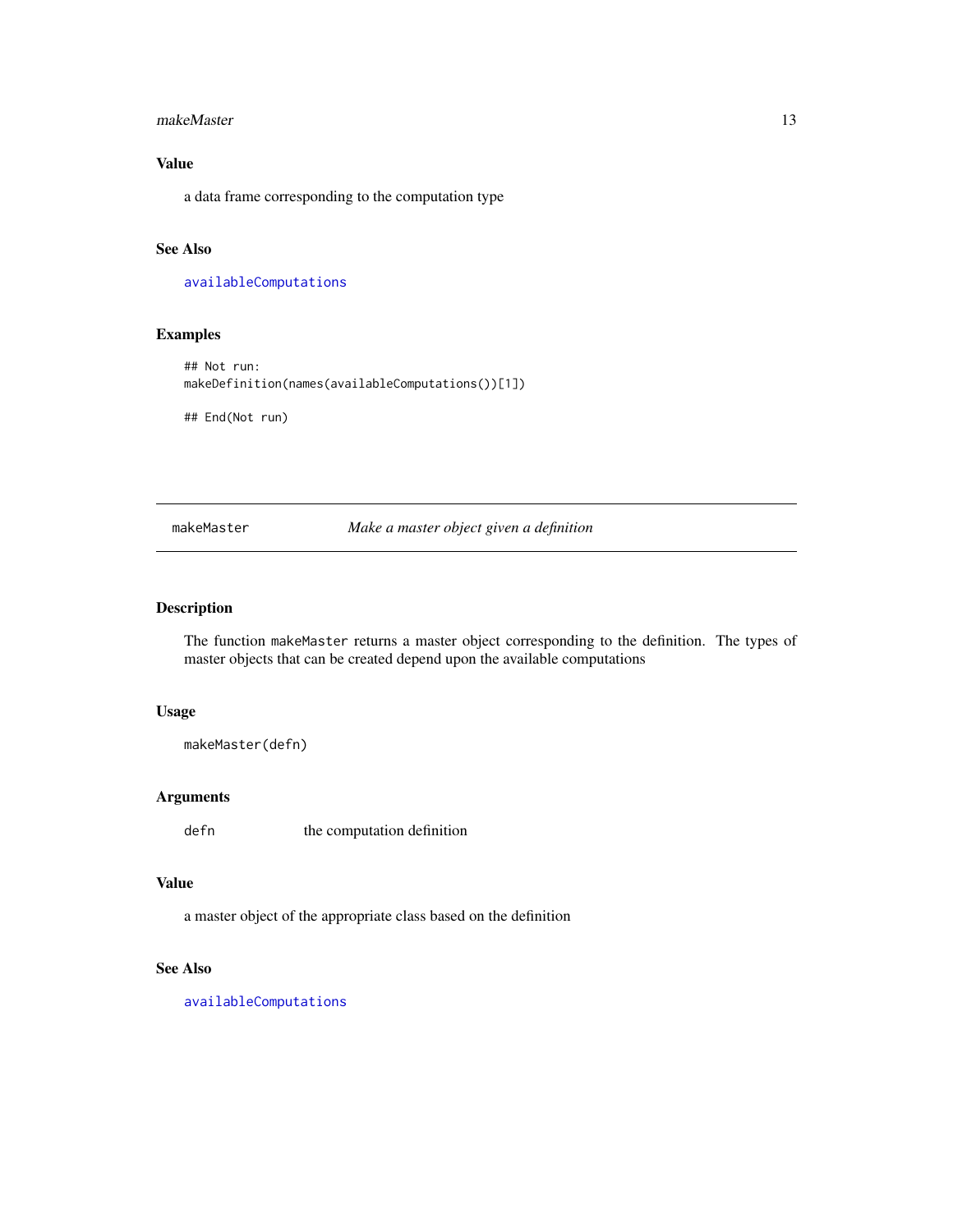<span id="page-13-0"></span>

#### Description

The function makeWorker returns an object of the appropriate type based on a computation definition and sets the data for the object. The types of objects that can be created depend upon the available computations

#### Usage

makeWorker(defn, data)

#### Arguments

| defn | the computation definition   |
|------|------------------------------|
| data | the data for the computation |

#### Value

a worker object of the appropriate class based on the definition

#### See Also

[availableComputations](#page-1-1)

resetComputationInfo *Clear the contents of the global store*

### Description

In distcomp, several web applications need to communicate between themselves. Since only one application is expected to be active at any time, they do so via a global store, essentially a hash table. This function clears the store, except for the working directory.

#### Usage

```
resetComputationInfo()
```
#### Value

an empty list

### See Also

[setComputationInfo](#page-15-1) [getComputationInfo](#page-10-1)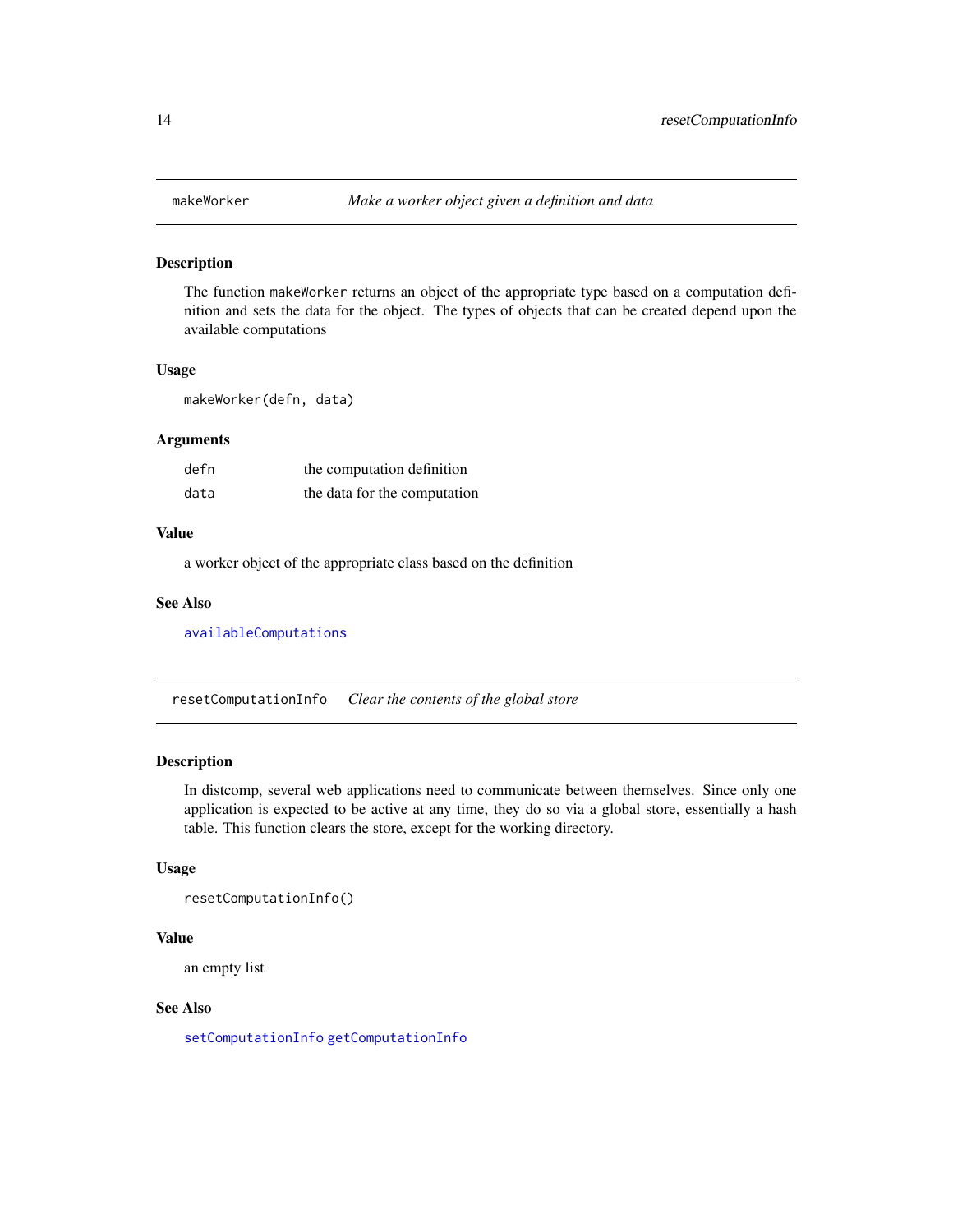<span id="page-14-1"></span><span id="page-14-0"></span>

### Description

Web applications can define computation, setup worker sites or masters. This function invokes the appropriate web application depending on the task

#### Usage

```
runDistcompApp(appType = c("definition", "setupWorker", "setupMaster"))
```
#### Arguments

appType one of three values: "definition", "setupWorker", "setupMaster"

### Value

the results of running the web application

#### See Also

[defineNewComputation](#page-5-1), [setupWorker](#page-16-1), [setupMaster](#page-15-2)

<span id="page-14-2"></span>

| saveNewComputation | Save a computation instance, given the computation definition, asso- |
|--------------------|----------------------------------------------------------------------|
|                    | ciated data and possibly a data file name to use                     |

### Description

The function saveNewComputation uses the computation definition to save a new computation instance. This is typically done for every site that wants to participate in a computation with its own local data. The function examines the computation definition and uses the identifier therein to uniquely refer to the computation instance at the site. This function is invoked (maybe remotely) on the opencpu server by [uploadNewComputation](#page-18-1) when a worker site is being set up

### Usage

```
saveNewComputation(defn, data, dataFileName = NULL)
```
#### Arguments

| defn         | the identifier of an already defined computation                                                                                                                     |
|--------------|----------------------------------------------------------------------------------------------------------------------------------------------------------------------|
| data         | the (local) data to use                                                                                                                                              |
| dataFileName | a file name to use for saving the data. Typically NULL, this is only needed when<br>one is using a single opencpu server to behave like multiple sites in which case |
|              | the data file name serves to distinguish the site-specific data files. When it is<br>NULL, the data file name is taken from the configuration settings               |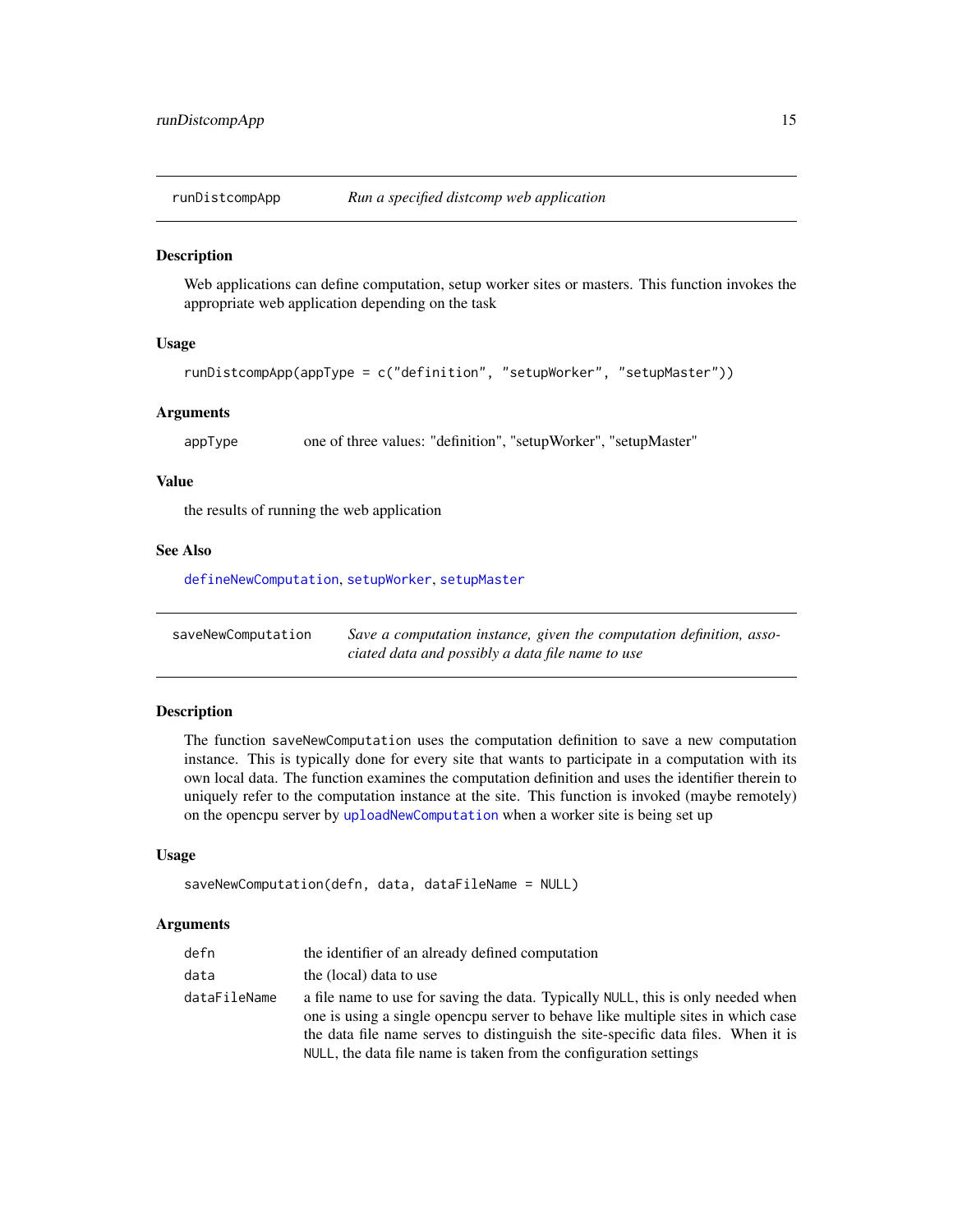### Value

TRUE if everything goes well

### See Also

[uploadNewComputation](#page-18-1)

<span id="page-15-1"></span>setComputationInfo *Set a name to a value in a global variable*

#### Description

In distcomp, several web applications need to communicate between themselves. Since only one application is expected to be active at any time, they do so via a global store, essentially a hash table. This function sets a name to a value

#### Usage

```
setComputationInfo(name, value)
```
### Arguments

| name  | the name for the object  |
|-------|--------------------------|
| value | the value for the object |

#### Value

invisibly returns the all the name value pairs

#### See Also

[getComputationInfo](#page-10-1)

<span id="page-15-2"></span>setupMaster *Setup a computation master*

### Description

This function just calls [runDistcompApp](#page-14-1) with the parameter "setupMaster"

### Usage

setupMaster()

<span id="page-15-0"></span>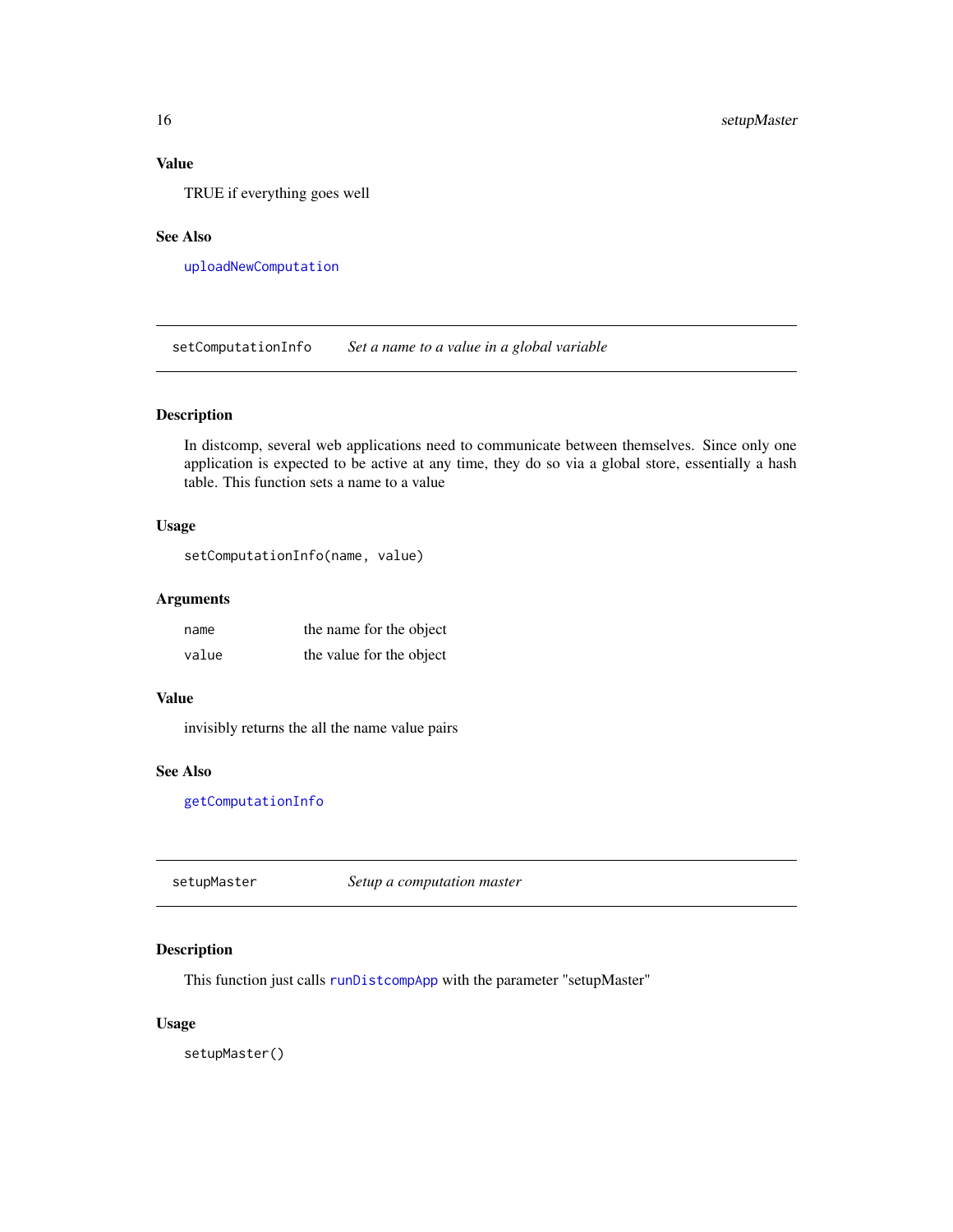### <span id="page-16-0"></span>setupWorker 17

### Value

the results of running the web application

### See Also

[runDistcompApp](#page-14-1)

<span id="page-16-1"></span>setupWorker *Setup a worker site*

### Description

This function just calls [runDistcompApp](#page-14-1) with the parameter "setupWorker"

### Usage

setupWorker()

### Value

the results of running the web application

#### See Also

[runDistcompApp](#page-14-1)

<span id="page-16-2"></span>SVDMaster *Create a master object to control worker objects generated by* [SVDWorker](#page-17-1)

### Description

SVDMaster objects instantiate and run a distributed SVD computation

### Usage

SVDMaster

#### Format

An [R6Class](#page-0-0) generator object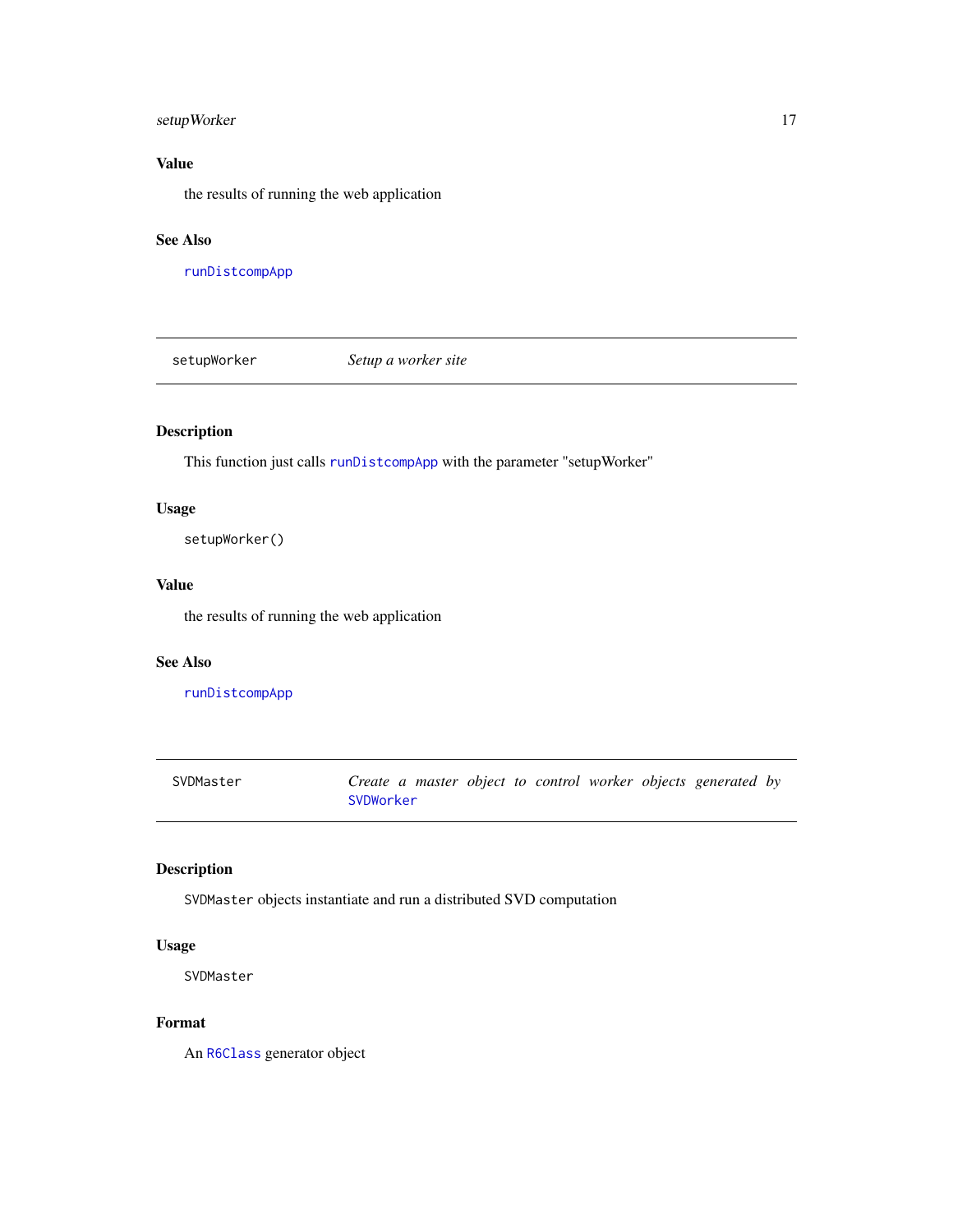#### <span id="page-17-0"></span>Methods

SVDMaster\$new(defn, debug = FALSE) Create an SVD master object with the specified computation definition. The debug flag is used for debugging computations

kosher() Check if inputs and state of object are sane. For future use

updateV(arg) Return an updated value for the V vector

updateU(arg) Return an updated value for the U vector

 $fixFit(v, d)$  Construct the residual matrix using given the v vector and d so far

reset() Initialize the computation

 $dimX($ , ...) Return the dimensions of the matrix

normU(arg, ...) Normalize U vector by arg

- addSite(name, url = NULL, worker = NULL) Add a worker site for participating in the distributed computation. Exactly one of url or worker should be specified
- run( $k = private$ \$k, thr = 1e-8, max.iter = 100) Run the SVD computation until either the threshold is reached or the max.iter number of iterations are used up

summary() Return the summary of results

#### See Also

SVDWorker which goes hand-in-hand with this object

<span id="page-17-1"></span>

| SVDWorker | Create a worker object for use as a worker with master objects gener- |
|-----------|-----------------------------------------------------------------------|
|           | <i>ated by SVDMaster</i>                                              |

### **Description**

SVDWorker objects are worker objects at each site of a distributed SVD model computation

#### Usage

SVDWorker

#### Format

An [R6Class](#page-0-0) generator object

### Methods

SVDWorker\$new(defn, data, stateful = TRUE) Create a new SVD worker object with given definition defn, data and flag for preserving state between iterations

reset() Initialize work matrix and set up starting values for iterating

dimX(...) Return the dimensions of the matrix

updateV( $arg$ , ...) Return an updated value for the V vector, normalized by arg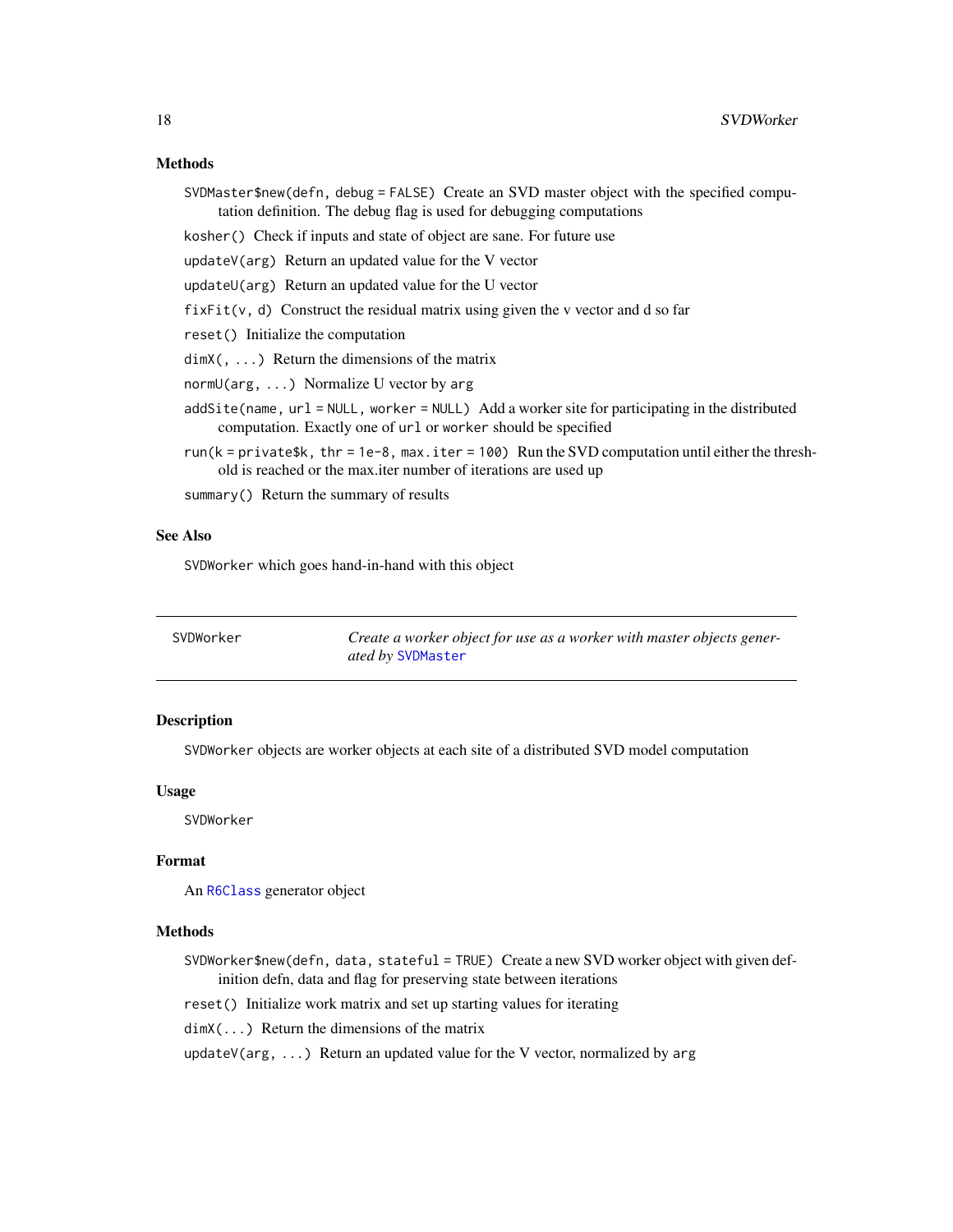<span id="page-18-0"></span>updateU(arg, ...) Return an updated value for the norm of the U vector normU(arg, ...) Normalize U vector by arg fix $U(\text{arg}, \ldots)$  Construct the residual matrix using arg getN(...) Return the number of rows getP(...) Return the number of columns kosher() Check if inputs and state of object are sane. For future use getStateful() Returns TRUE if object is stateful, else FALSE

### See Also

SVDMaster which goes hand-in-hand with this object

<span id="page-18-1"></span>uploadNewComputation *Upload a new computation and data to an opencpu server*

### Description

The function uploadNewComputation is really a remote version of [saveNewComputation](#page-14-2), invoking that function on an opencpu server. This is typically done for every site that wants to participate in a computation with its own local data. Note that a site is always a list of at least a unique name element (distinguishing the site from others) and a url element.

### Usage

uploadNewComputation(site, defn, data)

#### Arguments

| site | a list of two items, a unique name and a url     |
|------|--------------------------------------------------|
| defn | the identifier of an already defined computation |
| data | the (local) data to use                          |

#### Value

TRUE if everything goes well

### See Also

[saveNewComputation](#page-14-2)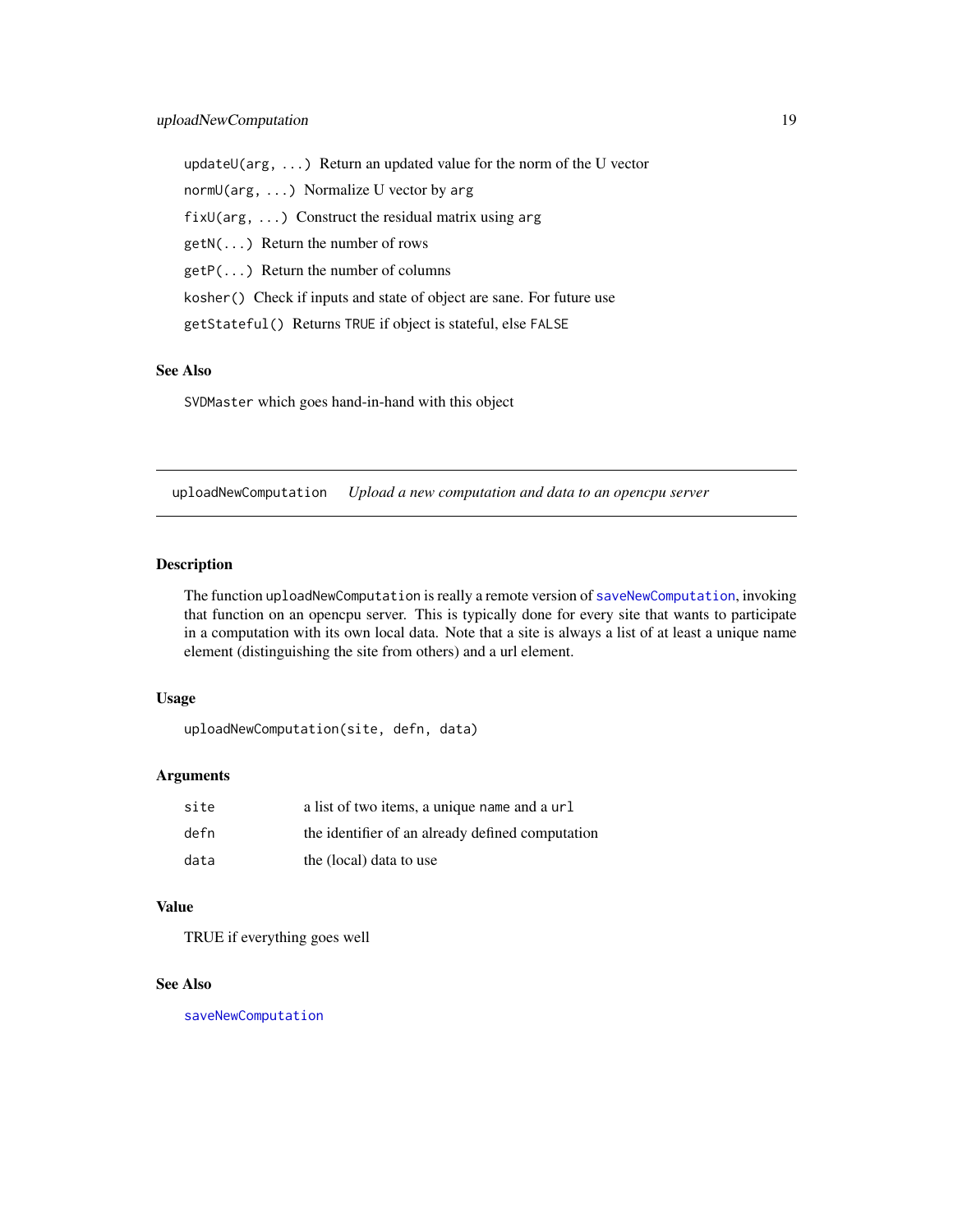<span id="page-19-0"></span>

### Description

Once a computation is defined, worker sites are set up, the master process code is written by this function. The current implementation does not allow one to mix localhost URLs with non-localhost URLs

### Usage

writeCode(defn, sites, outputFileName)

### Arguments

| defn  | the computation definition                                                |
|-------|---------------------------------------------------------------------------|
| sites | a named list of site URLs participating in the computation                |
|       | output FileName the name of the output file to which code will be written |

### Value

the value TRUE if all goes well

### See Also

[setupMaster](#page-15-2)